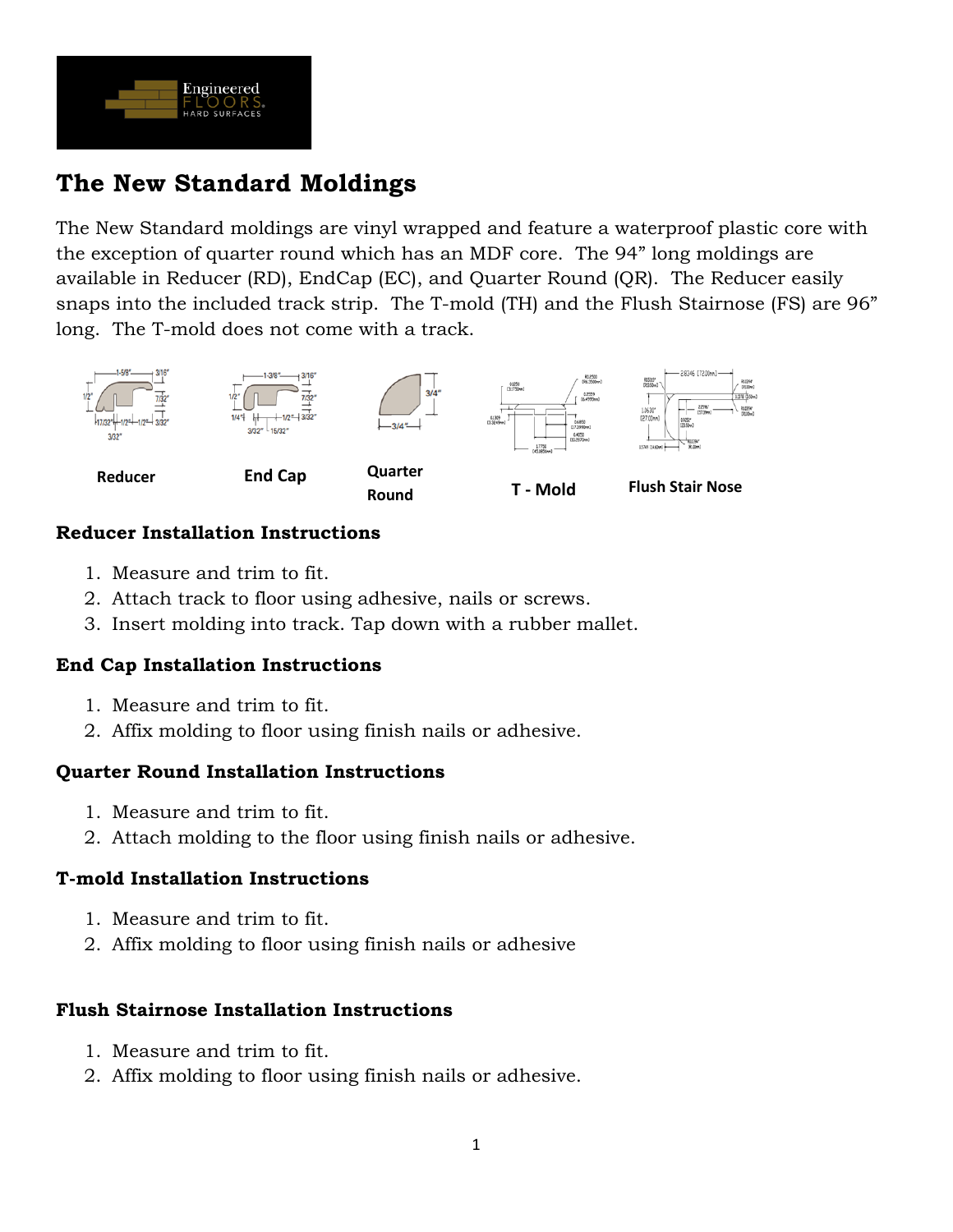**Adhesive**: Engineered Floors recommends using a construction adhesive similar to Liquid Nails or Hillway Direct molding tape, available at 1877Floorguy.com, [http://www.1877floorguy.com/hilway-direct-molding-tape.html,](http://www.1877floorguy.com/hilway-direct-molding-tape.html) or a similar tape. The adhesive manufacturer's recommendations must be followed completely.

**Nails or Screws**: Engineered Floors recommends using wood screws or nails with flat head to attach the molding track to the floor.

**Finish Nails**: When installing the Quarter round or baby Threshold using finish nails, the installer will need to use a nail set and putty the nail holes with appropriately colored wood putty available at most hardware stores.

**End Cap or Square Nose**: Used to transition from hard surface floors to carpet, masonry (fireplaces), sliding doors, and other exterior door jambs.



**Reducer**: Used to transition from hard surface floors to floors of different height.